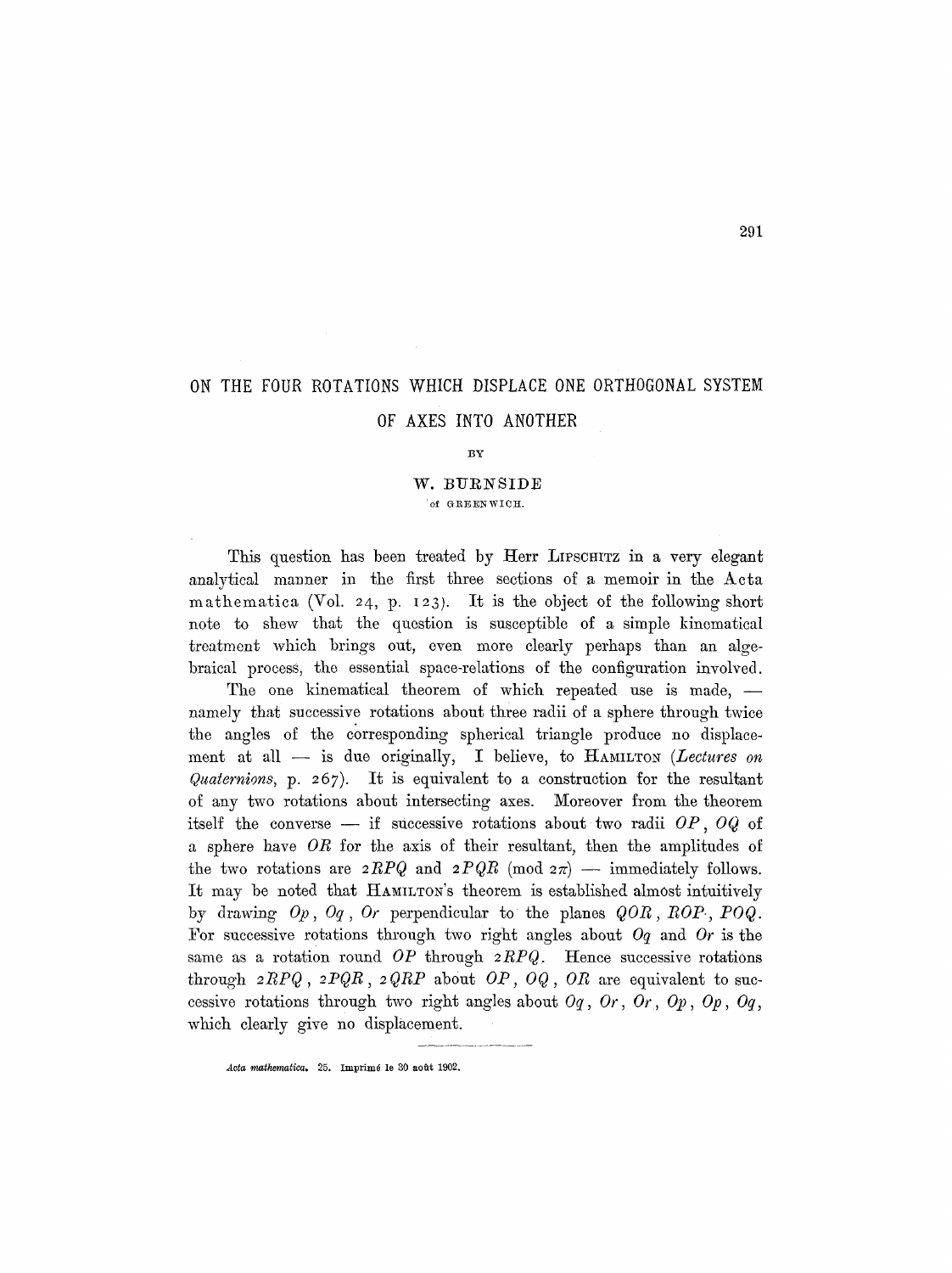## 292 W. Burnside.

I denote the two systems of orthogonal lines by *AOA, BOB, COC*  and  $A'O\overline{A}'$ ,  $B'O\overline{B}'$ ,  $C'O\overline{C}'$ , and I suppose that a rotation through an angle in an assigned sense round an axis *OD* brings the first set to coincidence with the second. Then the resultants of rotations (i) a round *OD* and  $\pi$  round *OA'*; (ii)  $\alpha$  round *OD* and  $\pi$  round *OB'*; (iii)  $\alpha$  round *OD* and  $\pi$  round *OC'*, each bring the first system to coincide with the second. Moreover if  $R$  is any rotation that has this effect; then the resultant of  $R$  reversed and  $\alpha$  round  $OD$  brings the second system to coincide with itself. Hence the four rotations specified are the only ones which produce the required displacement.

If the rotation a round *OD* brings *OA, OB, OC to* coincidence with *OA', OB', OC',* then the remaining three rotations in order bring *OA,*  OB, OC to coincidence with (i)  $OA'$ ,  $O\overline{B}'$ ,  $O\overline{C}'$ , (ii)  $O\overline{A}'$ ,  $OB'$ ,  $O\overline{C}'$ , and (iii)  $\overline{OA'}$ ,  $\overline{OB'}$ ,  $\overline{OC'}$ .



Let  $OA, \ldots, OA', \ldots$ , meet a unit sphere centre  $O$  in  $A, B, C, A', B', C'.$ Join *AA'*, *BB'* and *CC'*, and bisect the first two arcs at right angles by *D<sub>1</sub>D* and *D<sub>2</sub>D*. The spherical triangles *ADB*, *A'DB'* are equal in all respects, and therefore the angles *AOA'* and *BOB'* are equal. Hence a rotation round *OD* through *ADA' ~* brings *OA* and *OB to* coincidence

<sup>1</sup> The sense of the rotation will be thus denoted; *ADA'* and *A'DA* representing equal and opposite rotations.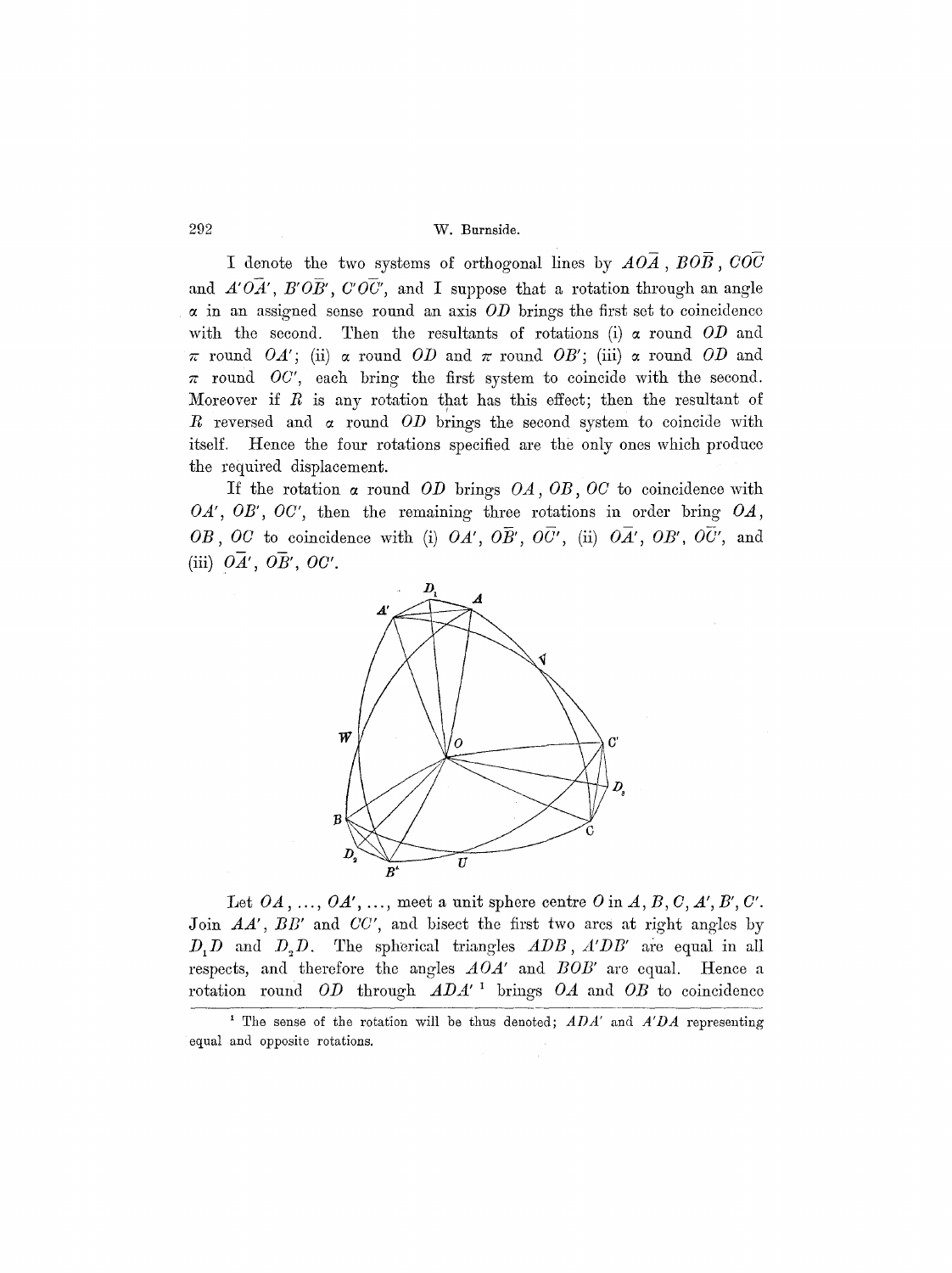On the four rotations which displace one orthogonal system of axes into another. 293 with *OA'* and *OB';* and therefore necessarily *OC* to coincidence with *OC'.*  Hence *D.D* bisecting *CC' at* rigth angles passes through D.

Draw  $AD_1$ ,  $A'D_1$  perpendicular respectively to  $DA$  and  $DA'$ ; and similarly  $BD_2$ ,  $B'D_2$ ,  $CD_3$ ,  $C'D_3$  perpendicular to  $DB$ ,  $DB'$ ,  $DC$ ,  $DC'$ . Then by HAMILTON's theorem a rotation  $ADA'$  round  $OD$  followed by a rotation  $\pi$  round *OA'* has for resultant  $AD_1A'$  round  $D_1$ . Hence *OD*,  $OD_1$ ,  $OD_2$ ,  $OD_3$  are the axes of the four required rotations and *ADA'*,  $AD_1A'$ ,  $BD_2B'$ ,  $CD_3C'$  are the corresponding amplitudes.

Let U be the point of intersection of *BC* and *B'C'*. Then a rotation *BUB'* round *OU* followed by a rotation round A' through the difference of *BU* and *B'U* brings *OA, OB, OC to* coincidence with *OA', OB', OC';*  and is therefore equivalent to a rotation *ADA'* round D. Hence by the converse of HAMILTON's theorem the angle  $A'UD$  is one half of *BUB'*, and the angle *A'DU* is the supplement of one half of *ADA'.* It follows that  $D_1$  passes through U. Again it is evident from the figure that a rotation *BUC'* round *OU* followed by a rotation  $BU + UB'$  round  $OA'$ brings OA, OB, OC to coincidence with OA', OB', OC'; and is therefore equivalent to a rotation  $BD_2B'$  round  $D_2$ . Hence by the converse of HAMILTON's theorem the angle  $D<sub>2</sub> UA'$  is one half of *BUC'*. Therefore  $D_2 U$  bisects  $BUB'$ ; and similary  $D_3 U$  bisects  $CUC'$ , so that  $D_2 D_3$  passes through U. Moreover since *A'UD* is half *B UB',* while *A'UB'* is a right angle, it follows that  $DU$  and  $D_2 U$  are at right angles. Hence  $DD_1$  and  $D_2D_3$  meet at right angles in U: and similarly  $DD_2, D_1D_3$  meet at right angles in V, and  $DD_s$ ,  $D, D_s$  in W. The axes of the four rotations must therefore be such that the planes through any two pairs, into which they may be divided, are at right angles. The well known trigonometrical conditions for this, which may be derived directly from the figure, are

$$
\cos DD_1 \cos D_2 D_3 = \cos DD_2 \cos D_3 D_1 = \cos DD_3 \cos D_1 D_2.
$$

Further it follows at once from the figure that when  $D, D_1, D_2, D_*$  are given in position on the sphere, subject to these conditions, the corresponding angles of rotation are uniquely determinate. Thus since the two triangles  $D_2DD_3$ ,  $BDC$  have the same angle at  $D$ , while  $BC$  is a quadrant,

 $\cos D_2 D_3 = \cos DD_2 \cos DD_3 - \sin DD_2 \sin DD_3 \cot DB \cot DC.$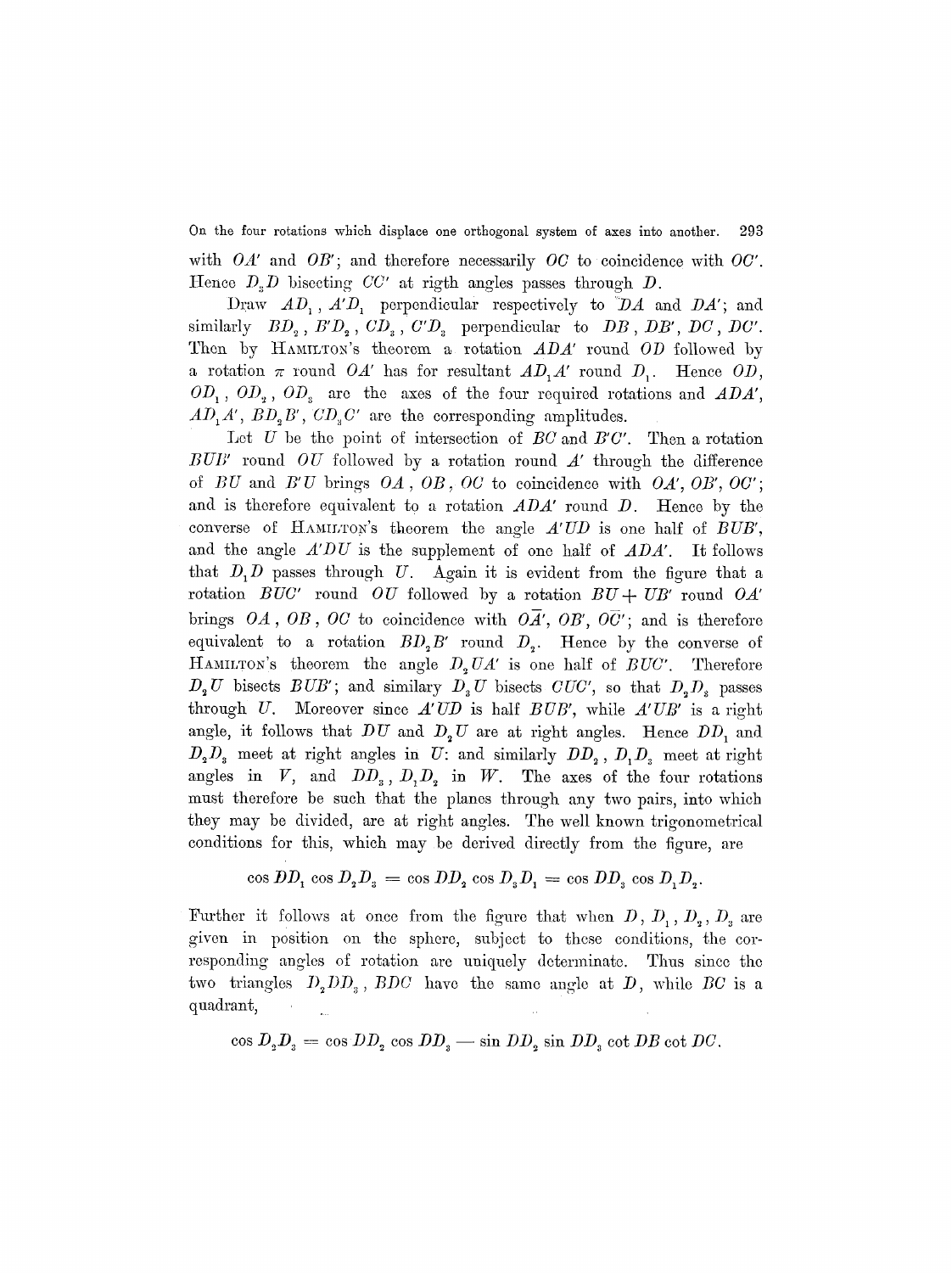W. Burnside.

But if  $\alpha$  is the angle of rotation round OD, so that

$$
BDD_{2} = CDD_{3} = \frac{a}{2},
$$

then

$$
\cot DB = \cot DD_{\mathbf{2}} \sec \frac{\mathbf{\alpha}}{\mathbf{\alpha}},
$$

and

$$
\cot DC = \cot DD_{3} \sec \frac{\alpha}{2}.
$$

Hence

$$
\cos D_{\mathbf{2}}D_{\mathbf{3}} = -\tan^2 \frac{\alpha}{2} \cos DD_{\mathbf{2}} \cos DD_{\mathbf{3}};
$$

or

$$
\tan^2\frac{a}{2} = -\frac{\cos D_{\rm s}D_{\rm s}}{\cos DD_{\rm s}\cos DD_{\rm s}},
$$

which in virtue of the relations connecting the arcs is unaltered by any permutation of the suffixes 1, 2, 3. Similarly if  $\alpha_1$ ,  $\alpha_2$ ,  $\alpha_3$  are the angles of rotation about the other three axes,

$$
\tan^2 \frac{a_1}{2} = -\frac{\cos D_2 D_3}{\cos D_1 D_2 \cos D_1 D_3},
$$
  

$$
\tan^2 \frac{a_2}{2} = -\frac{\cos DD_1}{\cos D_2 D_1 \cos D_2 D_1},
$$
  

$$
\tan^2 \frac{a_3}{2} = -\frac{\cos DD_1}{\cos D_3 D_1 \cos D_2 D_1}.
$$

The angles  $\alpha$ ,  $\alpha_1$ ,  $\alpha_2$ ,  $\alpha_3$  are therefore either all real or all imaginary. When the four points  $D, D_1, D_2, D_3$  are given on the sphere, subject to the two conditions,

cos  $DD_1 \cos D_2 D_3 = \cos DD_2 \cos D_3 D_1 = \cos DD_2 \cos D_1 D_2$ 

the necessary and sufficient conditions that the  $a's$  should be real is clearly that either just three or all six of the arcs  $DD_1, \ldots$ , should lie between  $\frac{\pi}{2}$  and  $\frac{3\pi}{2}$ . When this condition is satisfied the angle  $\alpha$  is (mod  $2\pi$ )

294